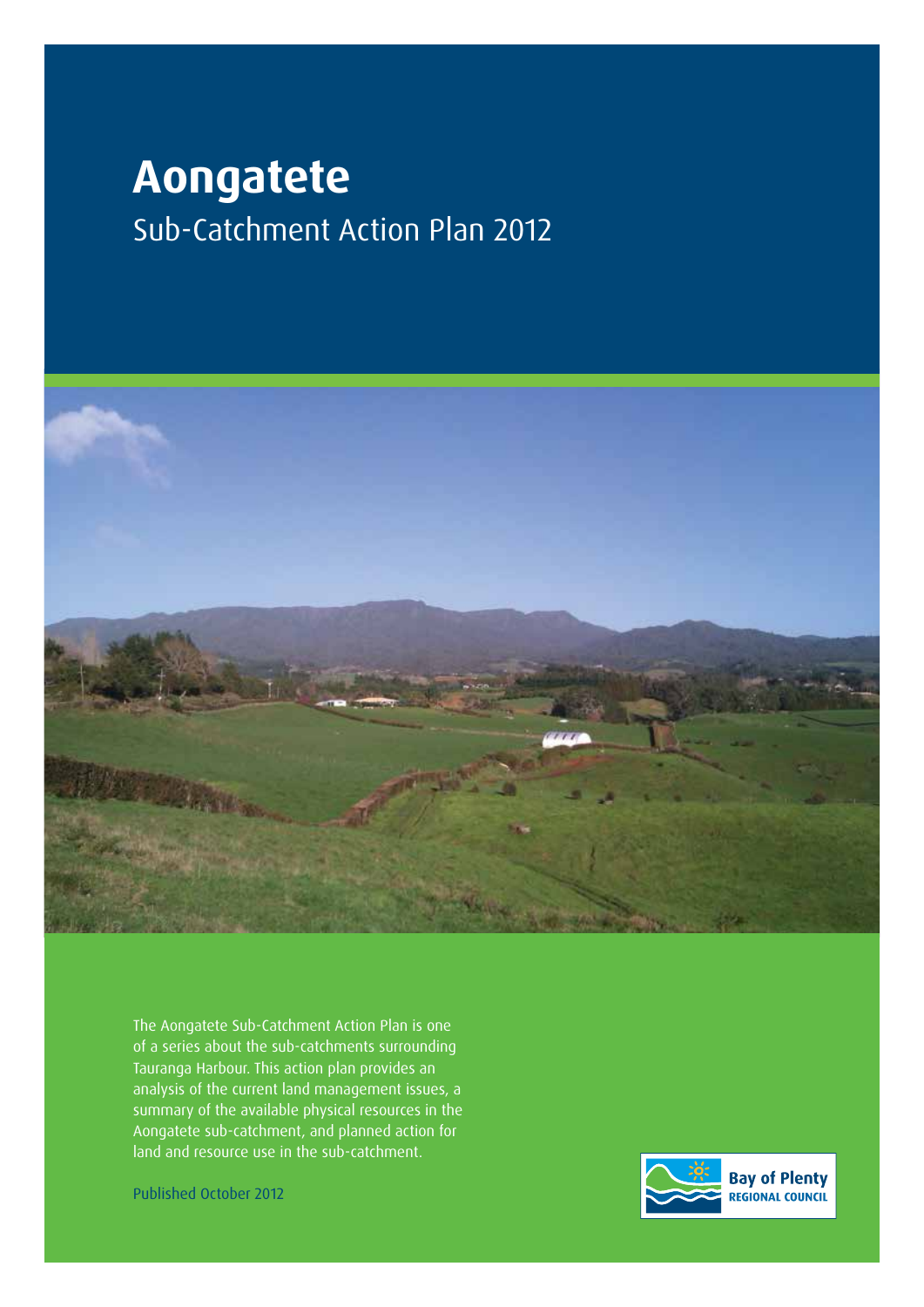## **Introduction**

The Aongatete sub-catchment is five km south of Katikati. It is 8308 hectares in area and flows from the Kaimai Ranges and enters the harbour between Matahui and Morton Roads. The Aongatete sub-catchment is part of the Tauranga Ecological District.

The sub-catchment is 14.5 km long and 6 km wide. It includes 320 km of riparian margins and 10 km of harbour margin. The primary waterways in the sub-catchment are the Aongatete and Whatakao Rivers. There are four named tributary streams (Kauritatahi, Pahangahanga, Poupou and Waitioka) and numerous unnamed tributaries.

The most widely spread land cover in the sub-catchment is indigenous bush at 56 percent. Pasture covers 32 percent, horticultural 10 percent and exotic forest two percent. Large areas of estuarine wetlands surround the Aongatete estuary.

Sub-catchment soils are derived from air-fall ash and belong to the Katikati soil series. These soils are classified Typic Orthic Allophanic, which have a high allophonic (clay) mineral content. These soils are versatile with no rooting barriers, however the physical structure is poor. This indicates these soils are vulnerable to erosion under poor vegetation cover or intensive land-use. Soils on the stream flats are recent and consist of fluvial sands, silts, gravels and boulders.

The geology of the sub-catchment is derived from thin rhyolitic tephra overlying loess and weathered rhyolitic tephra



*Source: BOPRC, ESRI, i-cubed, USGS, NASA, NOA*



*Source: BOPRC, ESRI, i-cubed, USGS, NASA, NOA*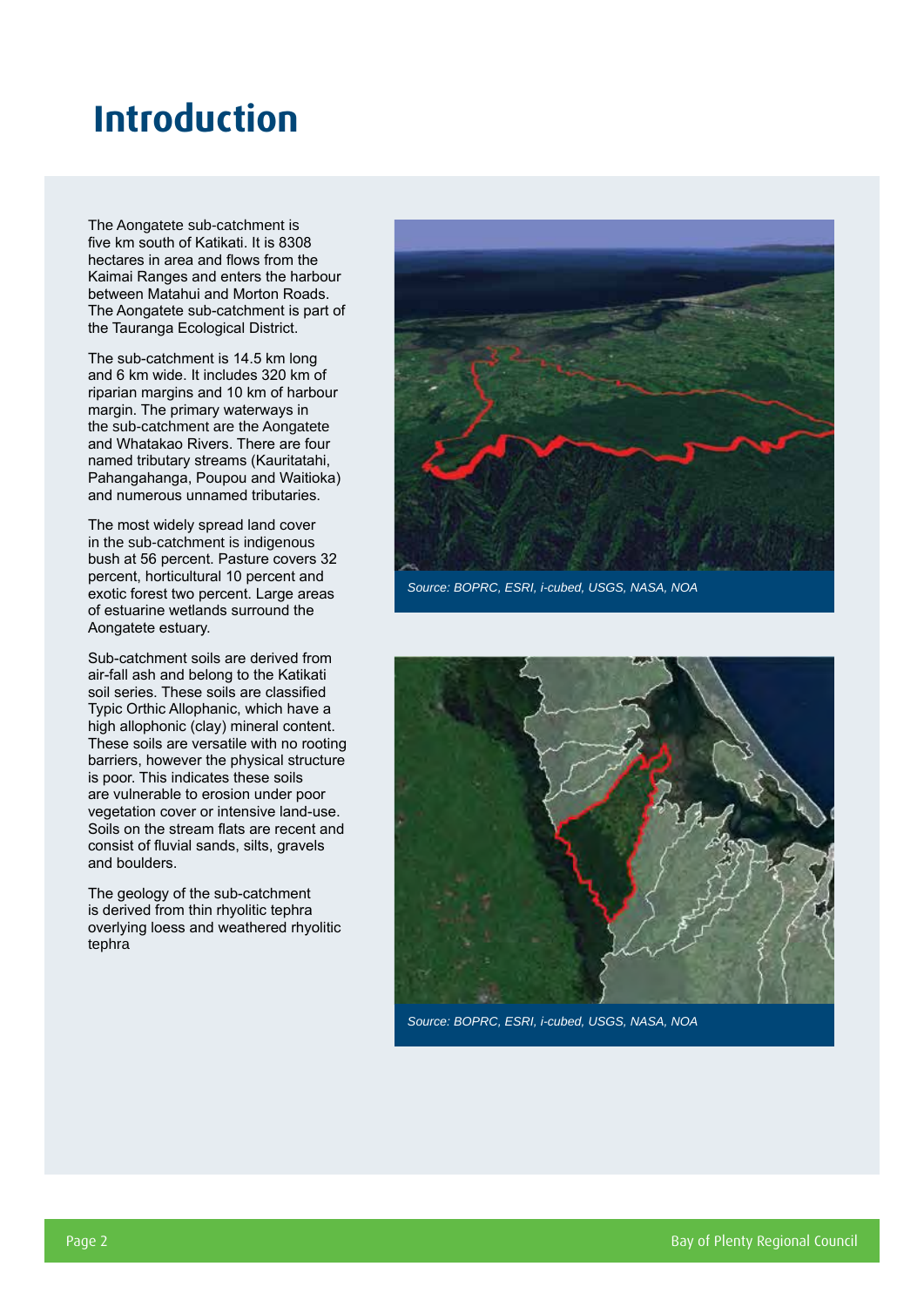# **Land management**

### What is the problem?

Soil has been and continues to be lost from the catchment at moderate to high rates, especially where steep land is subject to cattle or deer grazing, or where earthworks are not carefully managed. Soil quality has not been monitored in the Aongatete catchment, but results from other similar Bay of Plenty sites indicate generally healthy soils, with the exception of high levels of nitrogen on sheep, beef and deer farms, and excessively high levels on dairy farms (which have increased over 300 percent in the last ten years). While positive from a production perspective, high nitrogen levels represent a risk to water quality through leaching and eutrophication. Soils on kiwifruit orchards have healthy nitrogen levels but very high and increasing levels of phosphorus. While phosphates do not leach in the same way as nitrogen, they still represent a significant risk to water quality if washed into waterways by erosion.

Livestock access to a stream or wetland, or the area immediately around them, degrades water quality by increasing nutrients, faecal matter and sediment in the waterway. Stock access can increase stream bank erosion by stock treading and damaging soil structure, and by eating and degrading vegetation on the stream bank.

Water quality may also be degraded by excess nutrients in streams from fertilisers, farm runoff and urine patch leaching. Sediment can enter waterways from major construction sites (such as subdivision and roading) and forestry at harvest time. These and other pollutants are generally unintentional by-products of activities such as farming and construction.

Water quality monitoring by the Regional Council shows that the Aongatete Stream meets the requirements of the Ministry of Health guidelines for swimming, but exceeded the median faecal coliform standard of 100 cfu/100ml for stock water supply.

## What will we (Bay of Plenty Regional Council) do about it?

- Promote riparian margin fencing to exclude stock and protect water quality.
- Promote and help landowners plant riparian margins, to act as filters and reduce pollutants entering streams through surface runoff.
- Encourage stock stream crossings, such as bridges, to protect the water quality of streams.
- Support retirement of steep erodible land.
- Protect existing areas of indigenous biodiversity.
- Protect existing wetland areas.
- Work with landowners, other agencies and other sections of Regional Council to ensure consistent land and water quality management.

#### **Current riparian margin fencing protection:**



*Stock exclusion indicates those stream margins that are fenced off or land that is currently not available for stock grazing, for example, horticulture, forestry, and native bush.*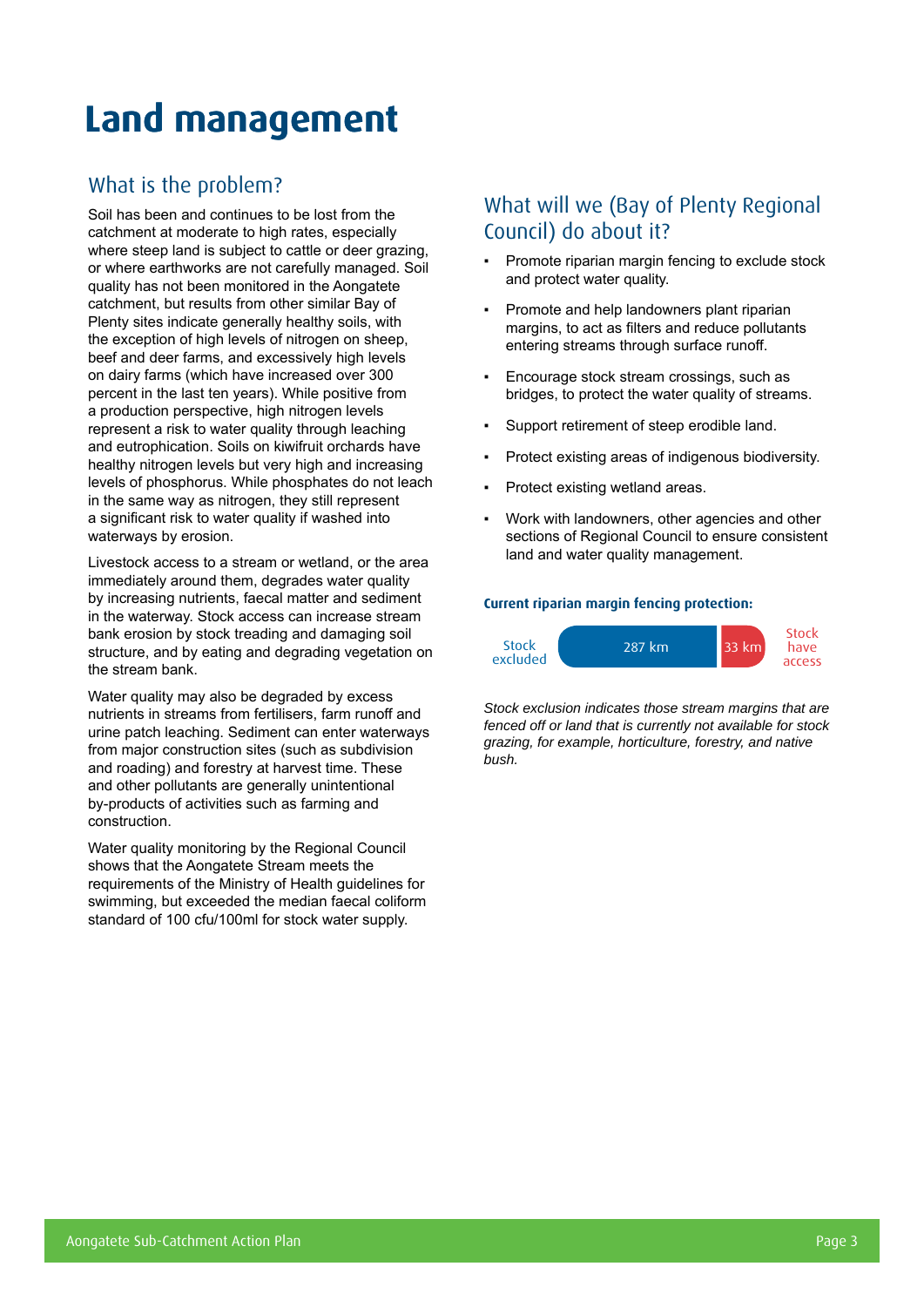### Land use capability classification in the Aongatete sub-catchment

Sustainable land use and management is essential to ensure the Bay of Plenty region maintains clean waterways, productive soils, and indigenous biodiversity. How the land is used and managed can have a direct effect on its potential for long-term sustainability.

The majority of land in this sub-catchment is Land Use Capability (LUC) Class 6 and 7 – strongly rolling and steep landscapes. Highly productive LUC Class 2, 3 and 4 - gentle to rolling lands - are also well represented across the sub-catchment.





*Land use capability classification in the Aongatete sub-catchment*

| <b>LUC Class</b> | <b>LUC Units</b>              | Percent |
|------------------|-------------------------------|---------|
| $\overline{2}$   | 2e 1, 2s 1                    | 10      |
| 3                | 3e 1, 3e 2, 3e 8, 3w 1        | 8       |
| $\overline{4}$   | 4e 1, 4e 2, 4e 9              | 20      |
| 5                | 5c 1                          | 0.4     |
| 6                | 6e 2, 6s 3, 6e 4, 6e 11, 6w 1 | 28      |
| 7                | 7e 1, 7e 2                    | 29      |
| 8                | 8e 4. 8w 1                    |         |

### Erosion risk in the Aongatete sub-catchment

A moderate proportion of Land Use Capability Class 6 and 7 lands in the Aongatete sub-catchment have a medium-high risk of erosion occurring due to pastoral land use. Forestry located on this class of land has a medium-high risk of erosion during the post-harvest phase.



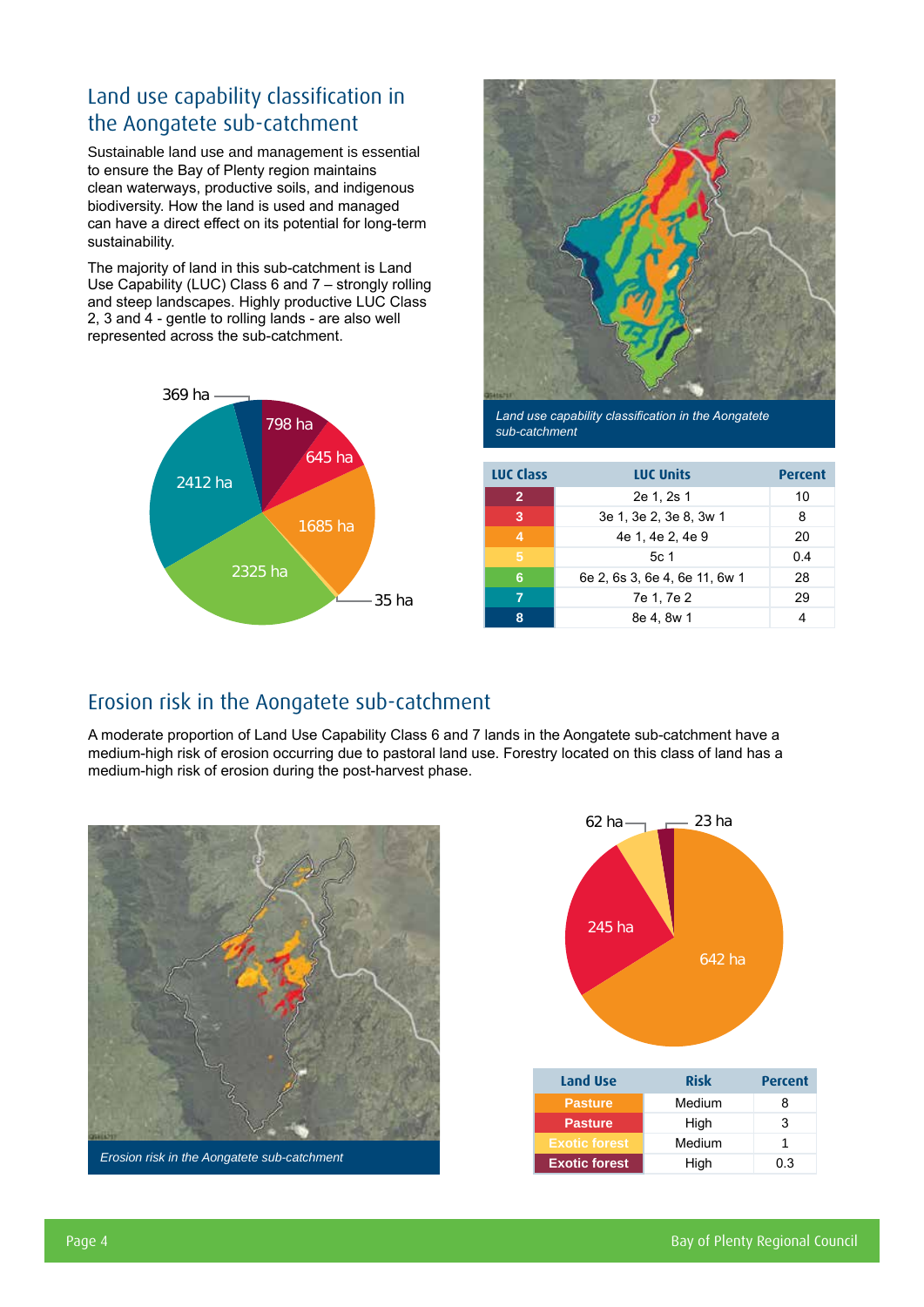## Land cover in the Aongatete sub-catchment





## Existing protection status in the Aongatete sub-catchment





| Class                   | <b>Percent</b> |  |  |  |
|-------------------------|----------------|--|--|--|
| <b>DOC</b>              | 49             |  |  |  |
| <b>BOPRC Covenant</b>   | 1              |  |  |  |
| Nga Whenua Rāhui        | 1              |  |  |  |
| QEII                    | 0.2            |  |  |  |
| <b>District Reserve</b> | 0.4            |  |  |  |
| <b>WBOPDC Covenant</b>  |                |  |  |  |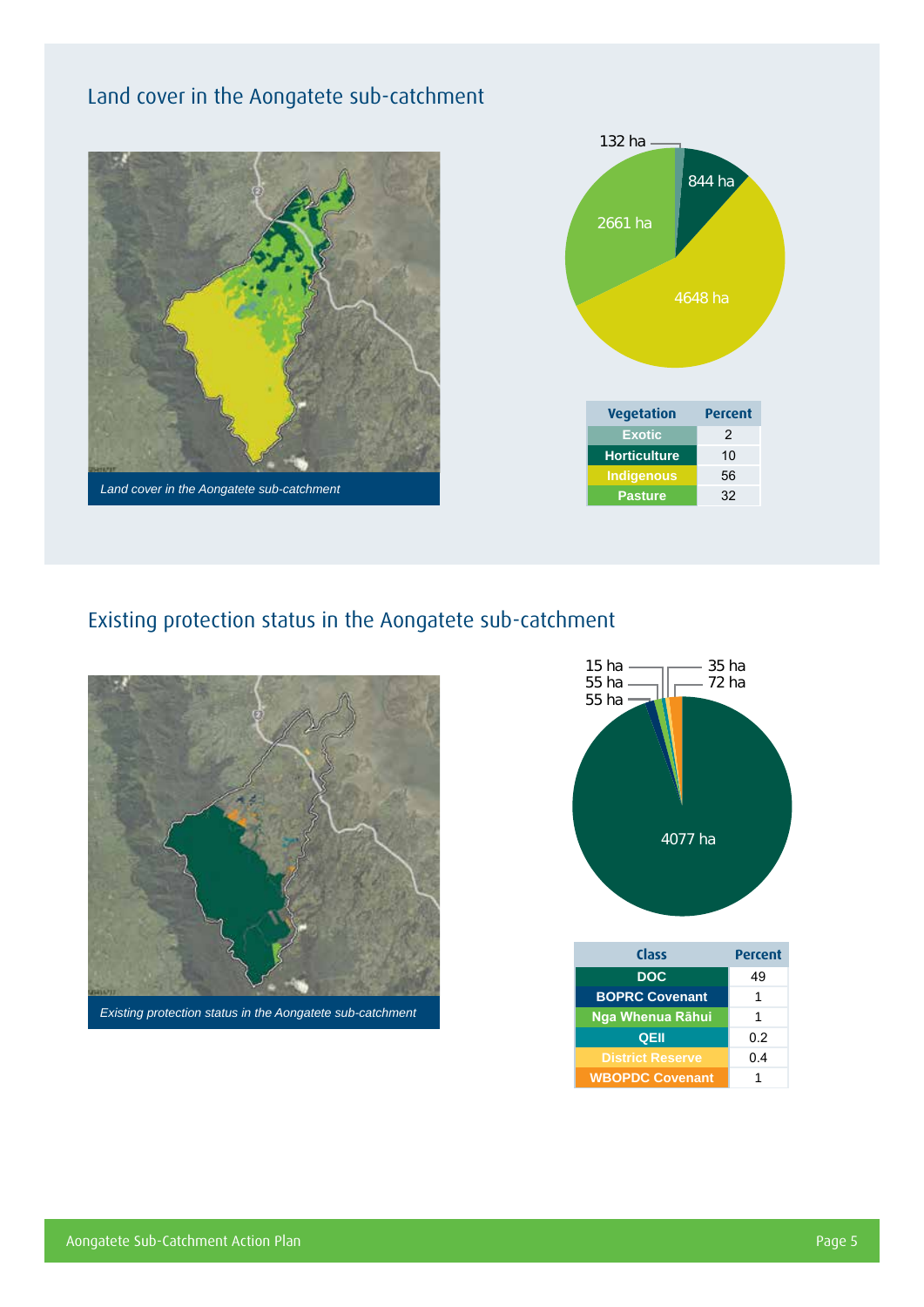# **Land management survey 2011**

### Field work

In developing the Aongatete Sub-Catchment Action Plan, Bay of Plenty Regional Council undertook field surveys of 47 properties between April and May 2012. The properties surveyed covered 24 percent of the catchment. Priority was given to large properties that had waterways flowing through them or along their boundary.

Areas with formal protection were not surveyed as they already have action plans in place.

Field work included an assessment of land use, steam margins, erosion features and biodiversity features:

| Land use                          | Type and rationale<br>Land Use Capability classification based on<br>physical resources present                                                                                                                          |
|-----------------------------------|--------------------------------------------------------------------------------------------------------------------------------------------------------------------------------------------------------------------------|
| <b>Stream</b><br>margins          | Protection measures (if any) in place<br>General condition and upkeep<br>٠<br>Estimated length (both protected and<br>٠<br>unprotected)<br>GPS track of any stream channels not<br>٠<br>evident in the GIS database maps |
| <b>Erosion</b><br><b>features</b> | Estimated size and trend direction<br>Photographs and GPS points (either at<br>feature or where the photo was taken)                                                                                                     |
| <b>Biodiversity</b><br>features   | Estimated land cover and the type of<br>vegetation (e.g. native, introduced species)                                                                                                                                     |

### Land owner feedback

Bay of Plenty Regional Council, NZ Landcare Trust and Department of Conservation held a meeting with landowners on 10 October 2011. The meeting gathered their concerns, challenges and priorities.

#### **Priority 1 –** Erosion

- Sediment from metal (gravel) roads, especially Wright Road, Walford Road, Works Road and Lockington Road.
- Sediment from erosion. Erosion management.
- Silting at harbour edge.
- Erosion hills, riverbanks, water frontages.
- Planting for erosion control.
- Erosion Matahui Peninsula and other north-facing land that borders the harbour.
- **Erosion.**
- Harbour margin erosion.
- Erosion in the Kaimais.

#### **Priority 2 – Pests**

- Sea lettuce.
- Noxious weeds: blackberry, gorse, ragwort.
- Canadian geese. Swan control.
- Pest animals.

#### **Priority 3 - Water quality**

- Water quality monitoring.
- When is research going to be done on horticultural use of fertiliser and sprays?
- Protection of stream margins.
- Stock in waterways.

#### **Priority 4 – Mangroves**

- Spread of mangroves.
- Mangroves.
- Mangroves' eradication.
- Mangroves: control management.

#### **Priority 5 – Protecting native biodiversity**

- Protection of ecological values.
- Inanga loss of habitat; create more wetlands.

#### **Priority 6 - Balancing the economics**

Need to balance economics and the environment.

#### **Priority 7 –** Communications

Agency, individual and landowner communication.

## Iwi/hapū feedback

Representatives of hapū within the Aongatete catchment rohe shared their main concerns, challenges and priorities regarding the natural environment of this area.

Ngāi Tamawhariua hapū tautoko the efforts of Regional Council to improve the mauri and water quality of rivers within our rohe, and Tauranga Moana in general. In particular, Ngāi Tamawhariua support actions that will restore the health and abundance of traditional kai such as tuna and watercress. We would love to see people heading down to swim in the river as we used to. Clean water to swim and healthy kai stocks are indicators of good stream health from our perspective.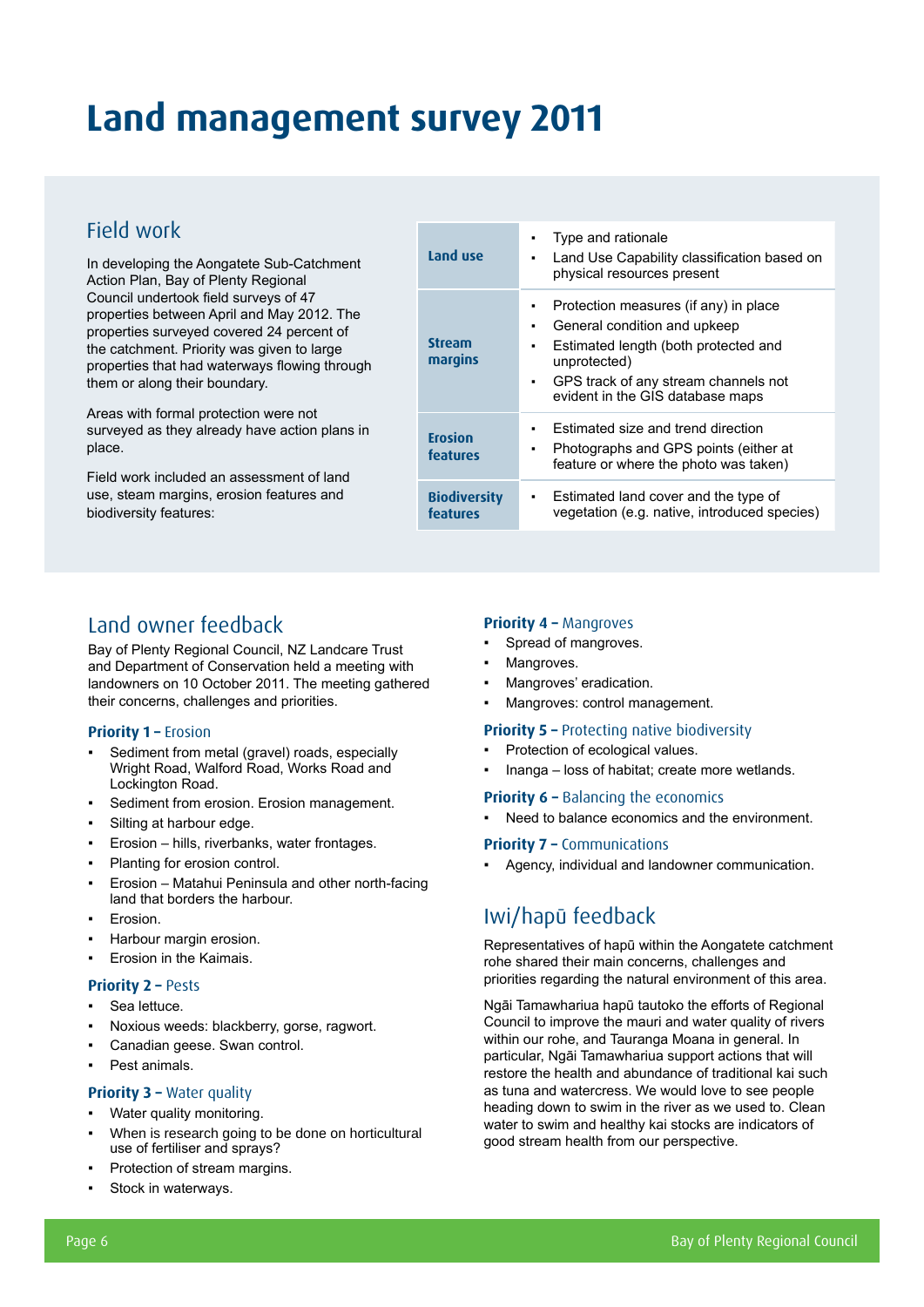## **Actions**

Three main land management issues, common to the surveyed properties, were identified in the Aongatete subcatchment. We have identified solutions that will help maintain and improve riparian protection, reduce erosion and unsuitable land use and reduce biodiversity loss within the catchment area, and who can help implement the actions.

### Land management issues and solutions

| <b>Actions</b>                                                                                                                                                                                                                                                                                                                                                                                                                                                                                                                                                                                                                                                                                                                                                                                                                                      | <b>Milestones</b>                                                                                                                                                        | <b>Who is involved?</b>                                                                                                                                                                                                                                                                                   |  |  |
|-----------------------------------------------------------------------------------------------------------------------------------------------------------------------------------------------------------------------------------------------------------------------------------------------------------------------------------------------------------------------------------------------------------------------------------------------------------------------------------------------------------------------------------------------------------------------------------------------------------------------------------------------------------------------------------------------------------------------------------------------------------------------------------------------------------------------------------------------------|--------------------------------------------------------------------------------------------------------------------------------------------------------------------------|-----------------------------------------------------------------------------------------------------------------------------------------------------------------------------------------------------------------------------------------------------------------------------------------------------------|--|--|
| <b>Improve riparian protection</b><br>Work with landowners to apply sustainable land use methods and practices<br>to maintain and/or repair wetlands and stream banks to improve water<br>quality.<br>Completely remove stock access to streams, fence remaining 33km and<br>$\blacksquare$<br>instigate planting of riparian margins to eliminate the effects of livestock,<br>polluted water runoff and erosion.<br>Instigate necessary remedial works to stream margins such as bank<br>٠<br>re-contouring, riparian planting and engineering works using relevant<br>legislation relating to riparian management.<br>Tailor site specific solutions.                                                                                                                                                                                            | 3.3 km of new<br>riparian fencing<br>per year.                                                                                                                           | $\blacksquare$<br>Bay of Plenty<br>Regional Council<br>Landowners<br>Western Bay of<br>$\blacksquare$<br><b>Plenty District</b><br>Council<br>Tauranga City<br>$\blacksquare$<br>Council for<br>projects which<br>benefit the city<br>NZ Landcare<br>Trust working with<br>community care<br>groups       |  |  |
| Improve soil health, help control erosion and encourage<br>sustainable land use<br>Apply property level management plans to LUC class 6 & 7 pastoral and<br>forestry land that has been identified as eroding or at risk of eroding.<br>Promote the need for land use change on LUC class 7 land pastoral land -<br>٠<br>advocate land retirement, forestry and suitable stock regimes.<br>Work with landowners to apply soil and water conservation methods and<br>$\blacksquare$<br>good land management practice to maintain and/or repair landscapes.<br>Work to ensure that earthworks, track construction and roading complies<br>٠<br>with best practice to minimise run-off.<br>Increase the awareness of the impact of cattle and deer on steeper slopes.<br>٠<br>Ensure that landowners apply appropriate land management practices.<br>٠ | 44 properties<br>with 'at risk'<br>land have<br>management<br>plans by 2022.                                                                                             | Bay of Plenty<br>Regional Council<br>Landowners<br>$\blacksquare$<br>Western Bay of<br><b>Plenty District</b><br>Council<br>Department of<br>$\blacksquare$<br>Conservation<br>NZ Landcare<br>$\blacksquare$<br>Trust working with<br>community care<br>groups                                            |  |  |
| <b>Improve biodiversity protection and enhancement</b><br>Advocate protection and restoration of valuable areas within the sub-<br>catchment.<br>Continue tree planting on private land in native or non-invasive exotic<br>٠<br>species.<br>Liaise with Waikato Regional Council and Department of Conservation<br>$\blacksquare$<br>on coordinating management of the Kaimai Mamaku Range and its<br>catchments as part of the Kaimai Catchments Project.<br>Work with landowners and community groups to protect identified<br>٠<br>biodiversity areas in the sub-catchment by establishing native plant<br>populations and controlling nuisance populations of pest plants and<br>animals.                                                                                                                                                      | By 2022 an<br>additional<br>30 sites.<br>including the<br>2 High Value<br>Ecological<br>Value sites are<br>managed for<br>biodiversity<br>protection and<br>enhancement. | Bay of Plenty<br>$\blacksquare$<br><b>Regional Council</b><br>Land owners<br>Western Bay of<br><b>Plenty District</b><br>Council<br>Department of<br>Conservation<br><b>Community Care</b><br>$\blacksquare$<br>Groups<br>NZ Landcare<br>$\blacksquare$<br>Trust working with<br>community care<br>groups |  |  |